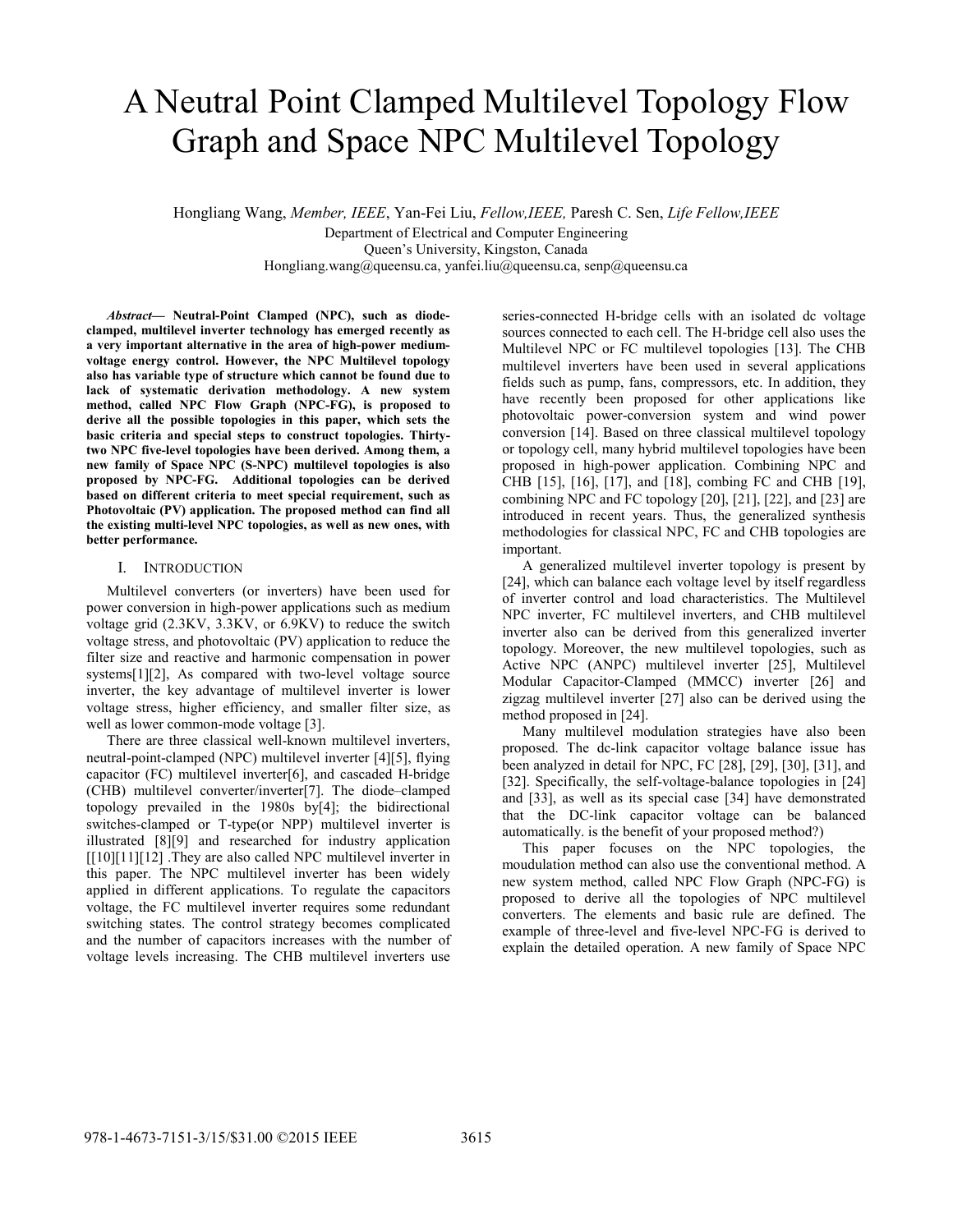(S-NPC) multilevel topologies have been derived using the proposed NPC-FG method.

This paper is organized as follows: Section II describes the basic idea of NPC-FG for multilevel converter; Section III introduces an example of NPC three-level topologies based on multilevel topology NPC-FG; Section III introduces an example of NPC five-level topologies based on multilevel topology NPC-FG; Section IV discusses space NPC multilevel topology. Section V gives conclusion. Section VI discusses the future work.

## A. NPC MULTILEVEL TOPOLOGY FLOW GRAPH BASIC ELEMENT OF NPC-FG

Fig.1 shows the basic structure of NPC Flow Graph. Fig.1 (a) shows the general block of one phase leg of N-level. Fig.1 (b) shows a possible connection between the input nodes (S1, S2 ...) and the output node (O). Fig.1 (c) shows the possible implementations of the branches.



(a) One phase leg of N-level (b) node and branch of flow graph Fig.1 the multilevel topology flow graph

More detailed definition is listed as following:

- *1) Node*: A node is a point.
- *2) Branch*: A branch is a line segment joining two nodes.
- *3) Input node or source*: An input node or source is a node that has only outgoing branches. It is marked as  $S_{0,i}$  j=1, 2 $\mathbf{N}$
- *4) Output node or sink*: An output node or sink is a node that has only incoming branches. It is marked as  $O<sub>1</sub>$ .
- *5)* Outgoing branch: the branch is starting from one mixed node, is called the outgoing branch of this mixed node. For example, the branch B1.1 is the outgoing branch of M0.2.
- *6) Incoming branches:* the branch is ended from one mixed node, is called the incoming branch of this mixed node. For example, the branch B1.1 is the incoming branch of M1.1.
- *7) Mixed node*: A mixed node is a node that has both incoming and outgoing branches. It is marked as  $M_{i,j}$ . The input node can be considered as a special mixed node as  $M_{0,j}$ . The output node is the final mixed node.
- *8) Dotted Branch:* for the outgoing branches of mixed node, there are two dotted branches to provide bi-directional current flow. The dotted branch represents diode

implementation. For example, branches B2.2 and B2.3 are dotted branches.

- *9) Solid branch*: for the outgoing branches of mixed node, the solid branch represents switch implementation, which provides bi-directional current flow. For example, branches B1.1 and B1.2 are solid branches.
- 10) *Branches Crossing*: two branches has a crossing in the space is called branches crossing. For example, the branch B3.2 is crossing branch B1.1 or B1.2.and branch B2.2 or B2.3.

### *B. Relization elements of NPC topology*

Once the NPC-FG is finished, the new topology can be described by the realization elements and rule. The Fig.2 shows the realization element of incoming branch of NPC-FG.



Fig.2 realization element of incoming branch of NPC-FG Some elements are defined as follows.

- *1) Top branch:* For the incoming branches of mixed node, the top one branch is defined as top branch. Top branch represents one diode or one switch.
- *2) Low branch:* For the incoming branches of mixed node, the low one branch is defined as top branch. Top branch represents one diode or one switch.
- *3) Middle branch:* For the incoming branches of mixed node, the branch is between top branch and low branch defined as middle branch. The middle branch represents controlled bi-directional current flow by switches. There are three structures as show in Fig.3 (c). It is note that the middle branch is not always present. And the dotted branch cannot become the middle branch.

#### *C. Rule*

There are several basic rules as follows

- *1)* The source notes are the left-side, and the output node is right side.
- *2)* All branches are added from left to right.
- *3)* Usually, every note only has two dotted branches or one solid branch to provide bi-directional current for outgoing branch in this paper. This rule can be changed according to special requirement, For example, active-NPC(ANPC) topology, two bi-directional current flows are provided to get the redundant state Thus, several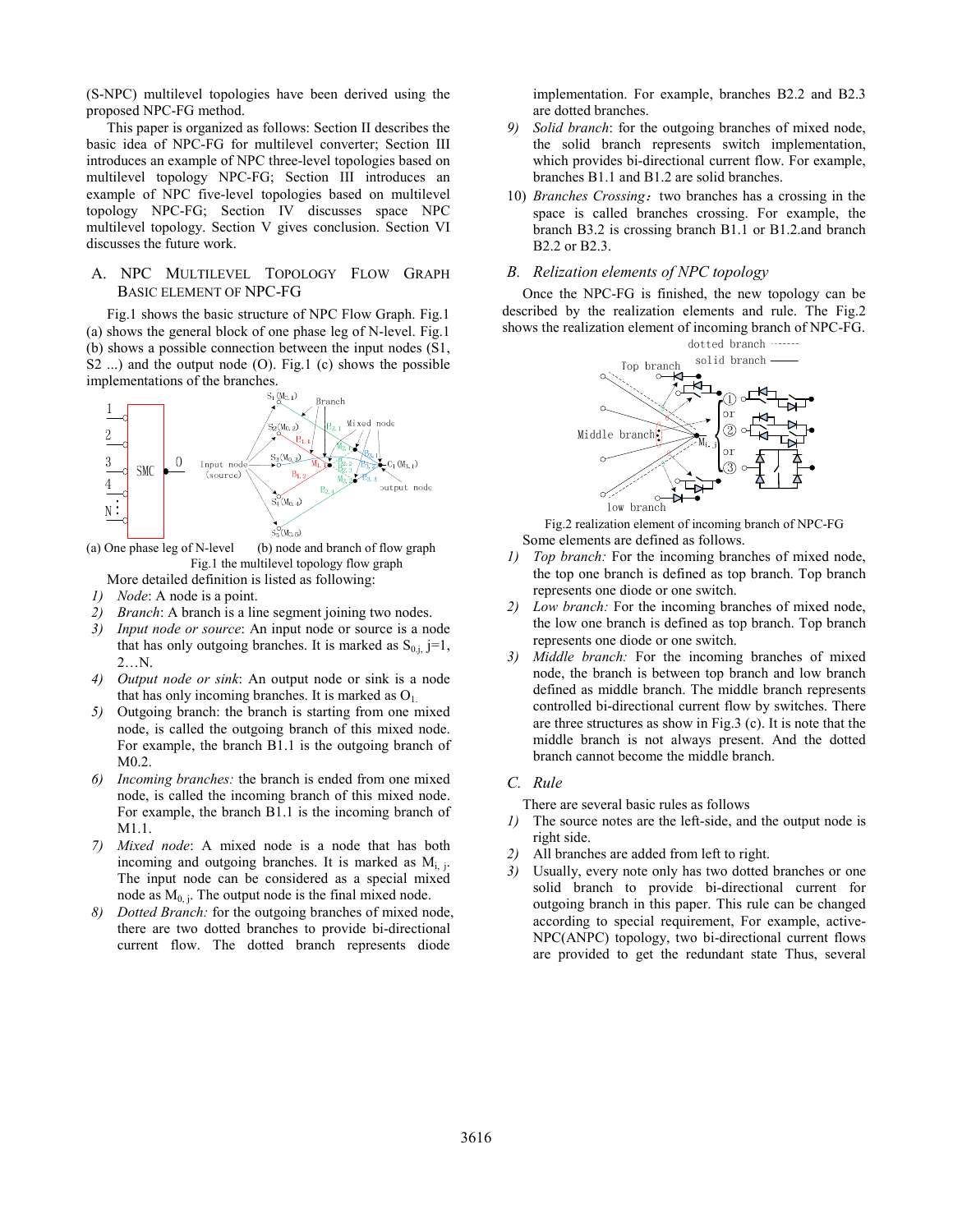mixed notes has two solid branches for outgoing branch to provide two solid branches.

- *4)* The middle branch doesn't always exist for all mixed notes, and the middle branch only chooses solid branch because of bi-directional controlling current flow.
- *5)* Once several branches are crossing each other, two originally mixed notes are connected by several branches; it is prevent to short-circuit of two mixed notes. Two situations are correct as follows, (a) there are two dotted branches of these branches, because there is no current flow between two mixed notes; (b) At least one middle branch is included in these branches, because the middle branch can control the bi-directional current flow.

#### *D. Steps of NPC-FG*

Five-level NPC topologies are made as an example to show how to get NPC-FG and topology. The number of multilevel is N=5. Fig.3 shows one example of five-level NPC topology to explain the steps of multilevel topology flow graph. All steps must satisfy the rule.

- *1)* Setting the N source node. Marked M0.j. j=1, 2…5. The figure is shown in Fig.3 (a).
- *2)* 1st mixed operation. Choosing some source nodes, add outgoing branch using the dotted or solid branch and mark the mixed note M1.j. The minimum note number is 2, and Maximum notes number is N. For example, two

mixed points M0.2 and M0.4 are choose in fig.3 (b) and they are connected into mixed note M1.1 by the sold branch B1.1 and B1.2.

- *3)* 2nd mixed operation, choose some mixed nodes or source nodes and add outgoing branch using the dotted or solid branch ,and then mark the mixed note M2.j. For example, there are maximum four mixed notes M0.1, M0.3, M0.5, M1.1 can be chosen for mixed operation from fig.3 (b). Three mixed notes M0.1, M0.5 and M1.1 are choose in fig.3(c). They are connected into the mixed notes M2.1 and M2.2 by the solid branches B2.1, B2.4 and dotted branches B2.2, B2.3.
- *4)* Repeat the step 3. Stop operation until only one mixed node exists; this mixed node is the output node or sink. Finally, the NPC-FG is finished as shown in fig.3 (d).
- *5)* Branch crossing rule checking: without branches crossing, skip the step. If NPC-FG has the branches crossing, do next. For example, the branch B3.2 is crossing several branches, such as B1.1or B1.2, B2.2 or B2.3. The branch B3.2 is the middle branch of M3.1. Thus, it is correct to meet the rule requirement.
- *6)* According to the NPC-FG shown in Fig.3 (d). The topology can be shown in fig.3 (e) based on the realization element, which is shown in fig.2.





## II. EXAMPLE OF 7HREE-LEVEL NPC TOPOLOGIES BASE ON FLOW GRAPH

This section is an example of three-level NPC topologies. There are three source notes. The red line is the  $1<sup>st</sup>$  mixed operation; the green line is the  $2<sup>nd</sup>$  mixed operation. Fig .4(a), (b) are chosen three source notes in the  $1<sup>st</sup>$  mixed operation. The difference between them is dotted branches are used in fig.4(a) and solid branch is used in fig.4(b).Two source notes are chosen in the  $1<sup>st</sup>$  mixed operation in fig.4(c), (d). Four NPC-FGs are shown in fig.4. Fig.5 shows the four topologies of three-level NPC-FG.

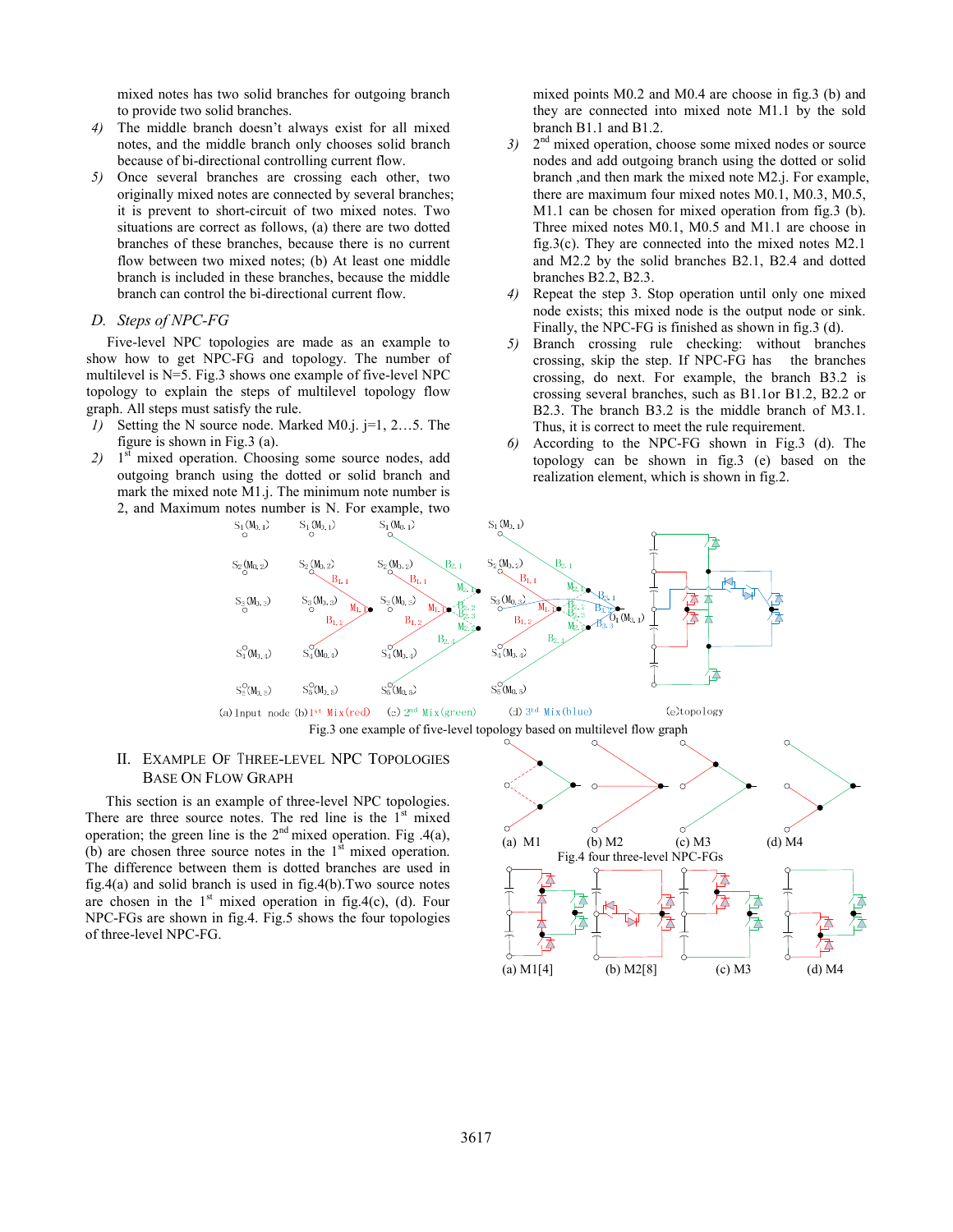Fig.5 four three-level NPC topology

## III. EXAMPLE OF FIVE-LEVEL NPC TOPOLOGIES BASE ON FLOW GRAPH

This section is an example of NPC five-level topologies. The source notes number is five. As  $1<sup>st</sup>$ ,  $5<sup>th</sup>$  source notes are the top or bottom, thus, only solid branch can be chosen as the outgoing branch of  $1<sup>st</sup>$ ,  $5<sup>th</sup>$  source notes. Based on this situation, three families of NPC-FG are introduced in next.

Part A shows the NPC-FG which only dotted branch is used for  $2^{nd}$ ,  $3^{rd}$ ,  $4^{th}$  source notes. Part B shows NPC-FG which only solid branch is used for  $2<sup>nd</sup>$ ,  $3<sup>rd</sup>$ ,  $4<sup>th</sup>$  source notes. Part C shows NPC-FG which hybrid dotted branch and solid branch are used for  $2<sup>nd</sup>$ ,  $3<sup>rd</sup>$ ,  $4<sup>th</sup>$  source notes.

# *A. Only using the dotted branch for 2nd,3rd, 4th source notes*

In this part, only the dotted branch is used, and the middle branch doesn't exist. Fig.4 shows four NPC five-level topologies.Fig.4 (a), (b), (c) and (d) are the four multilevel topology flow graph. Fig.4 (a), (b), (c) show that these NFC-FGs which exist the branch crossing and satisfy the branch crossing rule as two dotted branches crossing.

Fig.4 (a<sub>1</sub>), (b<sub>1</sub>), (c<sub>1</sub>) and (d<sub>1</sub>) are the four multilevel topologies according to the flow graph, which are all the diode-clamping five-level topologies.



# *B. Only using the solid branch for 2nd,3rd, 4th source notes*

In this part, only the solid branch is used. Fig.7 shows four NPC five-level topologies.Fig.7 (e), (f), (g), and (h) are four NPC-FGs. Fig.4 (e<sub>1</sub>), (f<sub>1</sub>), (g<sub>1</sub>), (h<sub>1</sub>) shows the four multilevel topologies according to NPC-FG. Fig.7 (h) show the NPC-FG which has branches crossing and satisfies the branch crossing rule as one branch including the crossing branches is the middle branch.

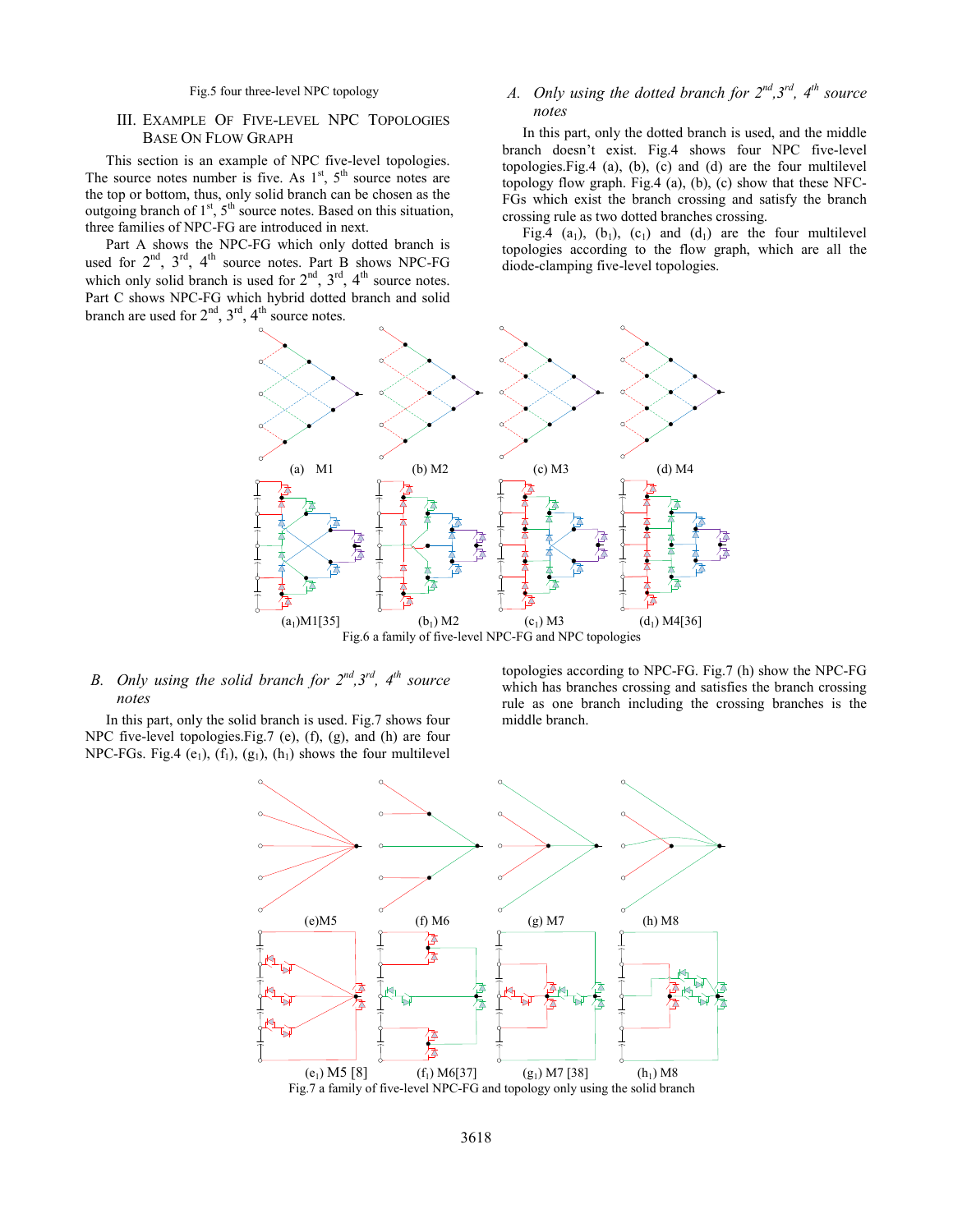# *C. Using dotted branch and solid branch for 2nd,3rd, 4th source notes*

In this part, the dotted branch and the solid branch are used for 2nd, 3rd, 4th source notes.Fig.6 shows twenty-four NPC five-level topologies using the solid branch and dotted branch.

Fig.6 (k), (l), (m), (s), (w), (x), (y), (af) show that these NFC-FG which exist the branch crossing. Fig.6 (l), (m), (s) satisfy the branch crossing rule as there are two dotted branches between two mixed notes. Fig.6 (k), (w),  $(x)$ ,  $(y)$ ,  $(at)$ satisfy the branch crossing rule as there is a middle branch. Like these NPC-FGs, a corresponding topologies, are called Space NPC (S-NPC) multilevel topologies, which are shown in next section.





#### IV. SPACE MULTILEVEL NPC TOPOLOGIES (S-NPC)

Fig.9 (a) shows the general multilevel topology [9]. Its NPC-FG can be get as shown in fig.9 (b). Several mixed nodes have two solid branches, which mean two bi-directional current flows. Thus, the ANPC multilevel topology can derive from it. But, it has not the branch crossing of NPC-FG. The space multilevel topology doesn't be derived from the general multilevel topology.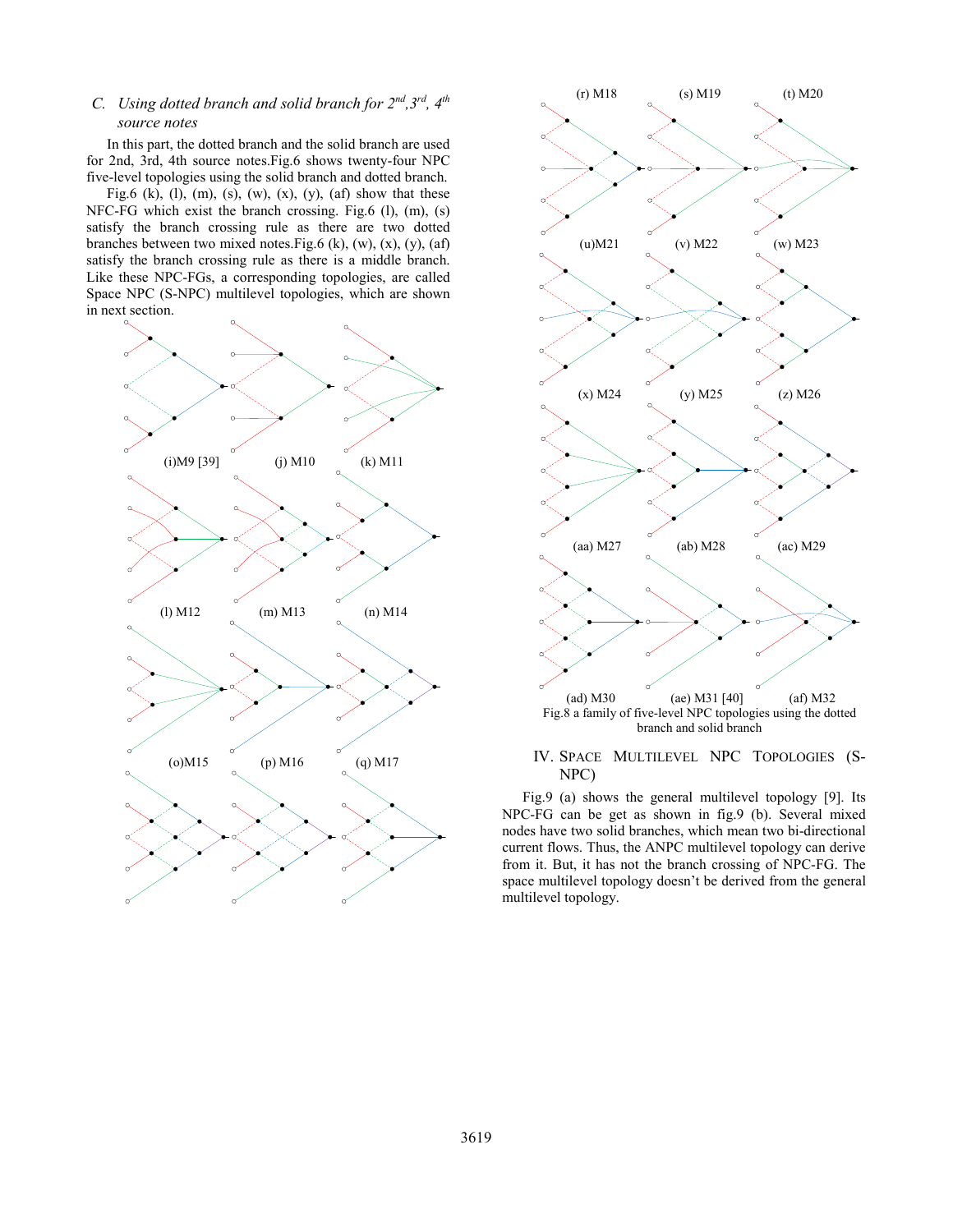

Fig.10 S-NPC five-level topologies from NPC-FG

#### V. CONCLUSION

A new systematic method, called NPC-FG (Please spell out the NPC-FG) is proposed to derive all possible topologies for multilevel NPC converters. The basic element, rule and steps are built to create NPC-FG. Three-level and five-level NPC-FG have been used as two examples to illustrate procedure to create the new topologies. The corresponding topologies can be derived from it. All present NPC topologies have been derived from NPC-FG and many new topologies have also been derived. More importantly, the new S-NPC topologies are proposed using the branch crossing rule from the new topologies, which extend the general NPC topology methodology. The NPC-FG can be extended to use hybrid multilevel topologies which include the NPC cell.

#### References

- [1] P. W. Hammond, "A new approach to enhance power quality for medium voltage AC drives," *Ind. Appl. IEEE Trans.*, vol. 33, no. 1, pp. 202–208, 1997.
- [2] S. Kouro, M. Malinowski, K. Gopakumar, J. Pou, L. G. Franquelo, B. W. Bin Wu, J. Rodriguez, M. a. Pérez, and J. I. Leon, "Recent Advances and Industrial Applications of Multilevel Converters," *IEEE Trans. Ind. Electron.*, vol. 57, no. 8, pp. 2553–2580, 2010.
- [3] J. Rodríguez, J. S. Lai, and F. Z. Peng, "Multilevel inverters: A survey of topologies, controls, and applications," *IEEE Trans. Ind. Electron.*, vol. 49, no. 4, pp. 724–738, 2002.
- [4] A. Nabae, I. Takahashi, and H. Akagi, "A New Neutral-Point-Clamped PWM Inverter," *IEEE Trans. Ind. Appl.*, vol. IA-17, no. 5, 1981.
- [5] J. Rodríguez, S. Bernet, B. Wu, J. O. Pontt, and S. Kouro, "Multilevel voltage-source-converter topologies for industrial medium-voltage drives," *IEEE Transactions on Industrial Electronics*, vol. 54, no. 6. pp. 2930–2945, 2007.
- [6] F. Richardeau, P. Baudesson, and T. A. Meynard, "Failurestolerance and remedial strategies of a PWM multicell inverter," *IEEE Trans. Power Electron.*, vol. 17, no. 6, pp. 905–912, 2002.
- [7] L. M. Tolbert, F. Z. Peng, and T. G. Habetler, "Multilevel converters for large electric drives," *IEEE Trans. Ind. Appl.*, vol. 35, no. 1, pp. 36–44, 1999.
- [8] J. Holtz, "Selbstgefuhrte wechselrichter mit treppenformiger ausgangss- pannung fur grose leistung und hohe frequenz," *Siemens Forschungs- und Entwicklungsberichte*, vol. 6, no. 3, pp. 164–171, 1977.
- [9] N. Matsiii, "PWM control and input characteristics of threephase multi-level AC/DC converter," *Power Electron. Spec. Conf. 1992. PESC '92 ., 23rd Annu. IEEE*, no. 1, 1992.
- [10] J. Dixon and L. Morán, "High-level multistep inverter optimization using a minimum number of power transistors,' *IEEE Trans. Power Electron.*, vol. 21, no. 2, pp. 330–337, 2006.
- [11] V. Guennegues, B. Gollentz, F. Meibody-Tabar, S. Rael, and L. Leclere, "A converter topology for high speed motor drive applications," in *Power Electronics and Applications, 2009. EPE '09. 13th European Conference on*, 2009, pp. 1– 8.
- [12] B. Wu, *High-Power Converters and ac Drives*. 2005.
- [13] J. I. Leon, S. Kouro, S. Vazquez, R. Portillo, L. G. Franquelo, J. M. Carrasco, and J. Rodriguez, "Multidimensional modulation technique for cascaded multilevel converters," *IEEE Trans. Ind. Electron.*, vol. 58, no. 2, pp. 412–420, 2011.
- [14] M. F. Kangarlu and E. Babaei, "A generalized cascaded multilevel inverter using series connection of submultilevel inverters," *IEEE Trans. Power Electron.*, vol. 28, no. 2, pp. 625–636, 2013.
- [15] Z. Cheng and B. Wu, "A novel switching sequence design for five-level NPC/H-bridge inverters with improved output